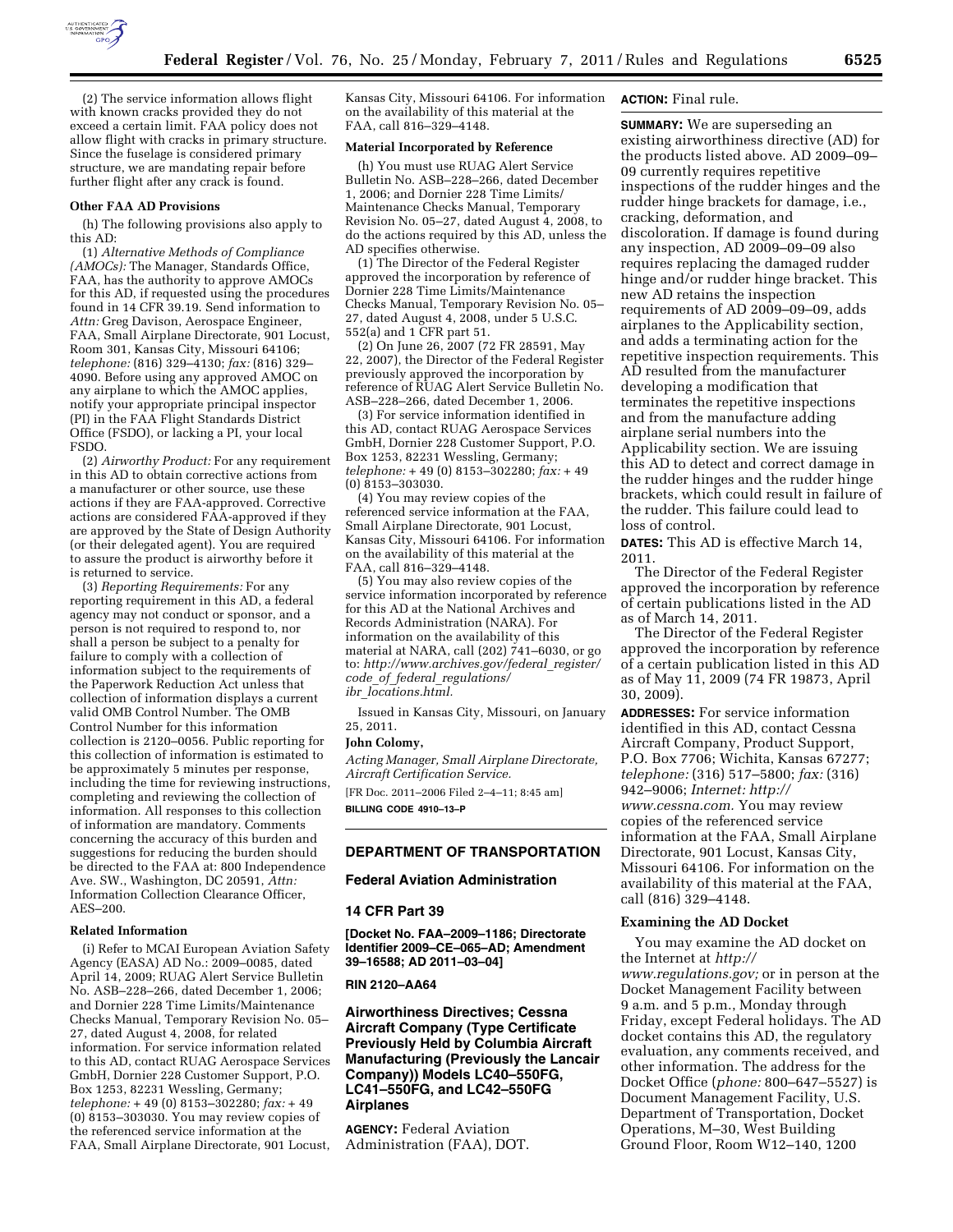New Jersey Avenue SE., Washington, DC 20590.

**FOR FURTHER INFORMATION CONTACT:** Gary Park, Aerospace Engineer, Wichita Aircraft Certification Office, FAA, 1801 Airport Road, Room 100, Wichita, Kansas 67209; *telephone:* (316) 946– 4123; *fax:* (316) 946–4107; *e-mail: [gary.park@faa.gov.](mailto:gary.park@faa.gov)* 

### **SUPPLEMENTARY INFORMATION:**

### **Discussion**

We issued a supplemental notice of proposed rulemaking (SNPRM) to amend 14 CFR part 39 to supersede AD 2009–09–09, Amendment 39–15895 (74 FR 19873, April 30, 2009). That AD applies to the specified products. The SNPRM published in the **Federal** 

**Register** on October 27, 2010 (75 FR 66009). That SNPRM proposed to retain the inspection requirements of AD 2009–09–09, add airplanes to the Applicability section, and add a terminating action for the repetitive inspection requirements using revised service information.

### **Comments**

We gave the public the opportunity to participate in developing this AD. We received no comments on the SNPRM or on the determination of the cost to the public.

# **Conclusion**

We reviewed the relevant data and determined that air safety and the

## ESTIMATED COSTS

public interest require adopting the AD as proposed except for minor editorial changes. We have determined that these minor changes:

• Are consistent with the intent that was proposed in the SNPRM for correcting the unsafe condition; and

• Do not add any additional burden upon the public than was already proposed in the SNPRM.

### **Costs of Compliance**

We estimate that this proposed AD affects 790 airplanes of U.S. registry.

We estimate the following costs to comply with this AD:

| Action                                                                                                                                     | Labor cost                                                                | Parts cost     | Cost per product                    | Cost on U.S. operators            |
|--------------------------------------------------------------------------------------------------------------------------------------------|---------------------------------------------------------------------------|----------------|-------------------------------------|-----------------------------------|
| Inspecting the rudder hinges and<br>rudder hinge brackets for damage<br>with rudder removed (affects 570<br>airplanes).                    | 1.5 work-hours $\times$ \$85 per hour =<br>\$127.50 per inspection cycle. | Not applicable | \$127.50 per in-<br>spection cycle. | \$72,675 per inspection<br>cycle. |
| Inspecting the rudder hinges and<br>rudder hinge brackets for damage<br>without rudder removed (affects<br>570 airplanes).                 | .5 work-hour $\times$ \$85 per hour =<br>\$42.50 per inspection cycle.    | Not applicable | \$42.50 per in-<br>spection cycle.  | \$24,225 per inspection<br>cycle. |
| Incorporating the modification kit for<br>Models LC40-550FG and LC42-<br>550FG airplanes (affects 247 air-<br>planes).                     | 1 work-hour $\times$ \$85 per hour = \$85                                 | $$739$         | $$824$                              | \$203,528.                        |
| Incorporating the modification kit for<br>Model LC41-550FG airplanes (af-<br>fects 523 airplanes).                                         | 1 work-hour $\times$ \$85 per hour = \$85                                 | $$848$         |                                     | \$487,959.                        |
| Inspecting the rudder hinge and the<br>rudder brackets attachment hard-<br>ware for correct thread engage-<br>ment (affects 20 airplanes). | .5 work-hour $\times$ \$85 per hour =<br>\$42.50.                         | Not applicable | $$42.50$                            | \$850.                            |
| Inspecting the rudder travel (affects<br>20 airplanes).                                                                                    | 1 work-hour $\times$ \$85 per hour = \$85                                 | Not applicable | $$85$                               | \$1,700.                          |

We estimate the following costs to do any necessary repairs that will be required based on the results of the

inspection of the rudder hinge and the rudder brackets attachment hardware for correct thread engagement and the

rudder travel. We have no way of determining the number of aircraft that might need these repairs:

### ON-CONDITION COSTS

| Action                                                                                                                                                                  | Labor cost                                        | Parts cost | Cost per<br>product |
|-------------------------------------------------------------------------------------------------------------------------------------------------------------------------|---------------------------------------------------|------------|---------------------|
| Repair the rudder hinge and the rudder brackets attachment hardware $\parallel$ .5 work-hour $\times$ \$85 per hour =<br>thread engagement (could affect 20 airplanes). | \$42.50.                                          | \$14       | \$56.50             |
| Repair the rudder travel (could affect 20 airplanes)                                                                                                                    | .5 work-hour $\times$ \$85 per hour =<br>\$42.50. | 14         | 56.50               |

# **Authority for This Rulemaking**

Title 49 of the United States Code specifies the FAA's authority to issue rules on aviation safety. Subtitle I, Section 106, describes the authority of the FAA Administrator. Subtitle VII, Aviation Programs, describes in more

detail the scope of the Agency's authority.

We are issuing this rulemaking under the authority described in Subtitle VII, Part A, Subpart III, Section 44701, ''General requirements.'' Under that section, Congress charges the FAA with promoting safe flight of civil aircraft in air commerce by prescribing regulations

for practices, methods, and procedures the Administrator finds necessary for safety in air commerce. This regulation is within the scope of that authority because it addresses an unsafe condition that is likely to exist or develop on products identified in this rulemaking action.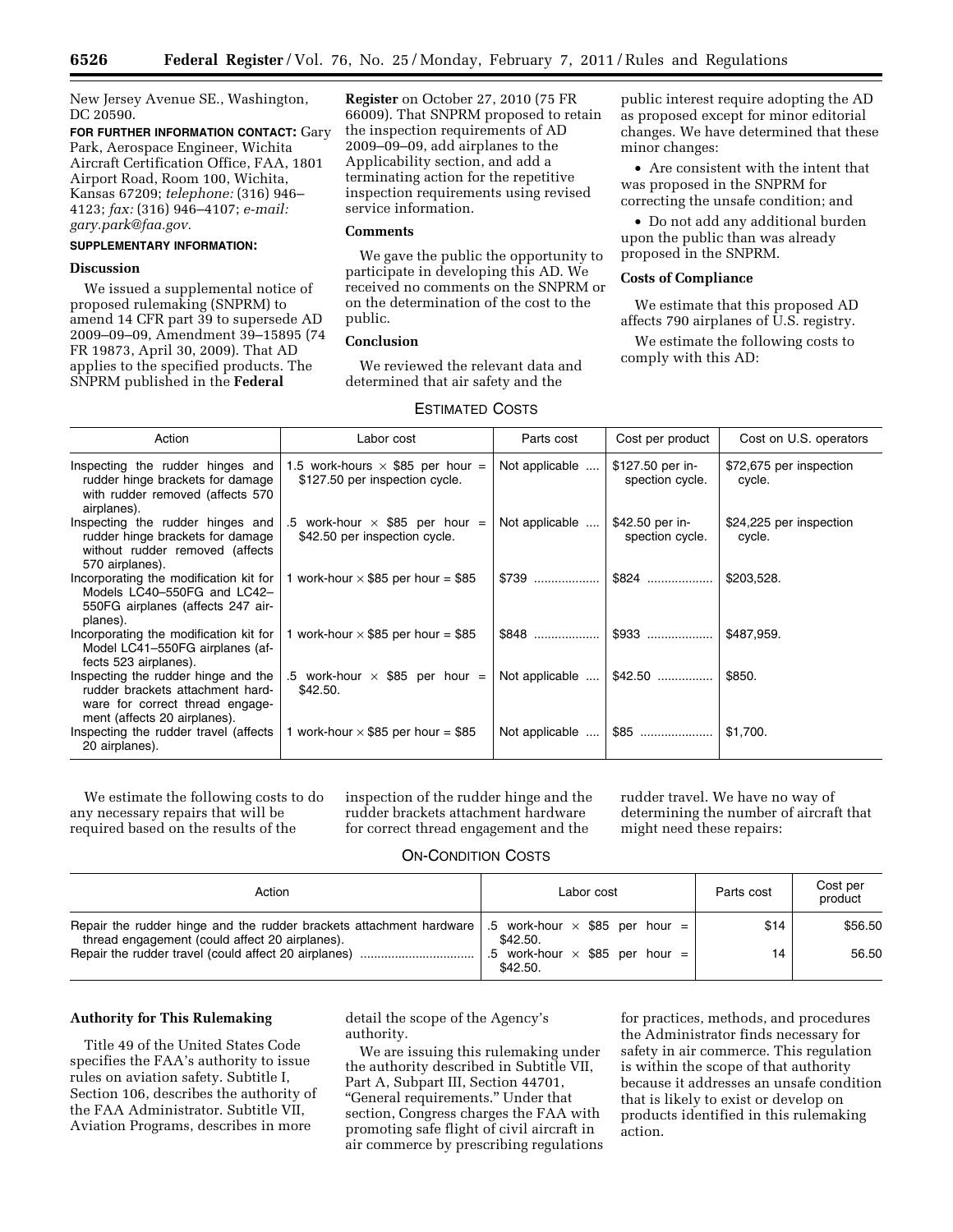### **Regulatory Findings**

We have determined that this AD will not have federalism implications under Executive Order 13132. This AD will not have a substantial direct effect on the States, on the relationship between the national government and the States, or on the distribution of power and responsibilities among the various levels of government.

For the reasons discussed above, I certify that this AD:

(1) Is not a ''significant regulatory action'' under Executive Order 12866,

(2) Is not a ''significant rule'' under DOT Regulatory Policies and Procedures (44 FR 11034, February 26, 1979),

(3) Will not affect intrastate aviation in Alaska, and

(4) Will not have a significant economic impact, positive or negative, on a substantial number of small entities under the criteria of the Regulatory Flexibility Act.

# **List of Subjects in 14 CFR Part 39**

Air transportation, Aircraft, Aviation safety, Incorporation by reference, Safety.

### **Adoption of the Amendment**

Accordingly, under the authority delegated to me by the Administrator, the FAA amends 14 CFR part 39 as follows:

# **PART 39—AIRWORTHINESS DIRECTIVES**

■ 1. The authority citation for part 39 continues to read as follows:

**Authority:** 49 U.S.C. 106(g), 40113, 44701.

#### **§ 39.13 [Amended]**

■ 2. The FAA amends § 39.13 by removing Airworthiness Directive (AD) 2009–09–09, Amendment 39–15895 (74 FR 19873, April 30, 2009), and adding the following new AD:

# GROUP 1 AIRPLANES

**2011–03–04 Cessna Aircraft Company (Type Certificate Previously Held by Columbia Aircraft Manufacturing (Previously The Lancair Company)):**  Amendment 39–16588; Docket No. FAA–2009–1186; Directorate Identifier 2009–CE–065–AD.

### **Effective Date**

(a) This airworthiness directive (AD) is effective March 14, 2011.

# **Affected ADs**

(b) This AD supersedes AD 2009–09–09, Amendment 39–15895.

#### **Applicability**

(c) This AD applies to the following Cessna Aircraft Company (type certificate previously held by Columbia Aircraft Manufacturing (previously The Lancair Company)) airplane models and serial numbers that are certificated in any category:

| Model | Serial Nos.                                                                                                                                                                             |
|-------|-----------------------------------------------------------------------------------------------------------------------------------------------------------------------------------------|
|       | 40001, 40002, and 40004 through 40079.<br>41001 through 41569, 41571 through 41800, 411001 through 411087, 411089 through 411110, 411112<br>through 411138, 411140, 411142, and 411147. |
|       | 42001 through 42009, 42011 through 42558, 42560 through 42569, 421001 through 421013, 421015<br>through 421017, and 421019.                                                             |

## GROUP 2 AIRPLANES

| Model            | Serial Nos.                                                                              |  |  |
|------------------|------------------------------------------------------------------------------------------|--|--|
| LC41-550FG (400) | 41570, 411088, 411111, 411139, 411141, 411143 through 411146, and 411148 through 411153. |  |  |
| LC42-550FG (350) | 42010, 42559, 421014, 421018, and 421020.                                                |  |  |

#### **Subject**

(d) Joint Aircraft System Component (JASC)/Air Transport Association (ATA) of America Code 55, Stabilizers.

#### **Unsafe Condition**

(e) This AD is the result of reports received of a cracked lower rudder hinge bracket on two of the affected airplanes. We are issuing this AD to detect and correct damage, i.e., cracking, deformation, and discoloration, in

the rudder hinges and the rudder hinge brackets, which could result in failure of the rudder. This failure could lead to loss of control.

## **Compliance**

(f) To address this problem, you must do the following, unless already done:

(1) *For Group 1 airplanes specified in paragraph (c) of this AD:* Using the compliance times specified in table 1 of this

AD, inspect the rudder hinges and rudder hinge brackets for damage, *i.e.,* cracking, deformation, and discoloration. Do the inspections following Cessna Single Engine Service Bulletin SB09–27–01, dated April 13, 2009; Cessna Single Engine Service Bulletin SB09–27–01, Revision 2, dated November 23, 2009; or Cessna Single Engine Service Bulletin SB09–27–01, Revision 3, dated July 20, 2010.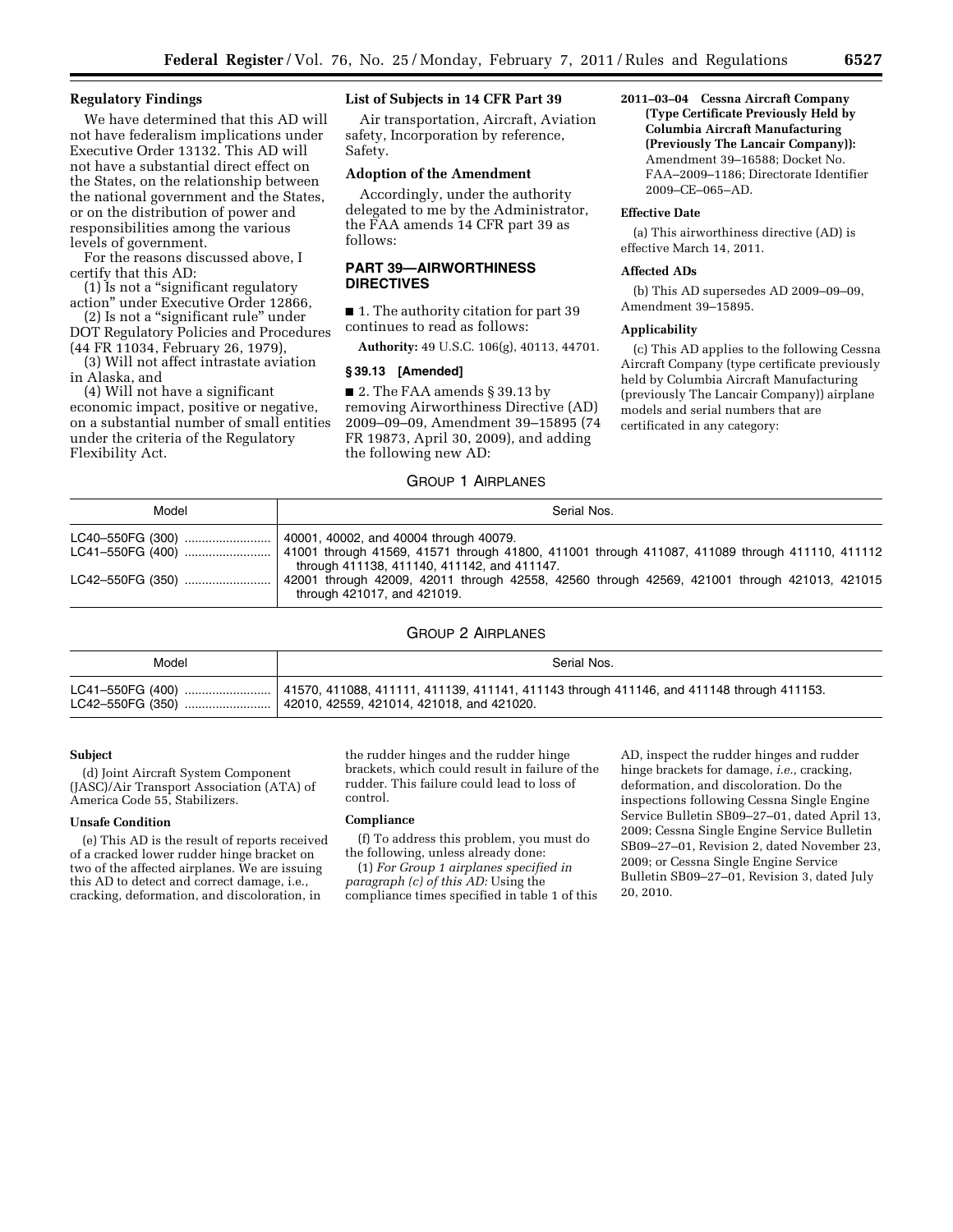| Condition                                                                                                                           | Initially inspect                                                                                                                                                                                                                                                                                                                                                            | Repetitively inspect                                                                                                                                                                                                                                                                                                                                                                                                                                                                  |
|-------------------------------------------------------------------------------------------------------------------------------------|------------------------------------------------------------------------------------------------------------------------------------------------------------------------------------------------------------------------------------------------------------------------------------------------------------------------------------------------------------------------------|---------------------------------------------------------------------------------------------------------------------------------------------------------------------------------------------------------------------------------------------------------------------------------------------------------------------------------------------------------------------------------------------------------------------------------------------------------------------------------------|
| (i) For airplanes with 25<br>hours time-in-service (TIS)<br>or more as of May 11.<br>2009 (the effective date of<br>AD 2009-09-09). | With the rudder removed and using 10X visual mag-<br>nification, inspect all three rudder hinges and rudder<br>hinge brackets at whichever of the following occurs<br>first<br>(A) Within the next 10 hours TIS after May 11, 2009<br>(the effective date of AD 2009–09–09); or<br>(B) Within the next 30 days after May 11, 2009 (the ef-<br>fective date of AD 009-09-09). | Thereafter inspect as follows until the modification re-<br>quired in paragraph $(f)(5)$ of this AD is done:<br>(A) Every 25 hours TIS or 3 months, whichever occurs<br>first, without removing the rudder, visually inspect all<br>three rudder hinges and rudder hinge brackets; and<br>(B) Every 50 hours TIS or 6 months, whichever occurs<br>first, with the rudder removed and using 10X visual<br>magnification, inspect all three rudder hinges and<br>rudder hinge brackets. |
| (ii) For airplanes with less<br>than 25 hours TIS as of<br>May 11, 2009 (the effec-<br>tive date of AD 2009-09-<br>09).             | Without removing the rudder, visually inspect all three<br>rudder hinges and rudder hinge brackets, at which-<br>ever of the following occurs later.<br>(A) Upon accumulating 25 hours TIS; or<br>(B) Within the next 10 hours TIS after May 11, 2009<br>(the effective date of AD 2009-09-09).                                                                              | Thereafter inspect as follows until the modification re-<br>quired in paragraph $(f)(5)$ of this AD is done:<br>(A) Every 25 hours TIS or 3 months, whichever occurs<br>first, without removing the rudder, visually inspect all<br>three rudder hinges and rudder hinge brackets; and<br>(B) Every 50 hours TIS or 6 months, whichever occurs<br>first, with the rudder removed and using 10X visual<br>magnification, inspect all three rudder hinges and<br>rudder hinge brackets. |

|  | <b>TABLE 1-INSPECTION COMPLIANCE TIMES</b> |  |
|--|--------------------------------------------|--|
|  |                                            |  |

(2) *For Group 1 airplanes specified in paragraph (c) of this AD:* Before further flight after any inspection required in paragraphs  $(f)(1)(i)$  or  $(f)(1)(ii)$  of this AD in which damage is found on any of the rudder hinges and/or rudder hinge brackets, incorporate Cessna Single Engine Modification Kit MK400–27–01, dated November 23, 2009; or Cessna Single Engine Modification Kit MK400–27–01A dated July 20, 2010, as specified in Cessna Single Engine Service Bulletin SB09–27–01, Revision 2, dated November 23, 2009; and Cessna Single Engine Service Bulletin SB09–27–01, Revision 3, dated July 20, 2010. Incorporating either Modification Kit MK400–27–01 or Modification Kit MK400–27–01A, terminates the repetitive inspections required in paragraphs  $(f)(1)(i)$  and  $(f)(1)(ii)$  of this AD.

(3) *For Group 1 airplanes specified in paragraph (c) of this AD:* If the repetitive inspections required in paragraphs (f)(1)(i) and (f)(1)(ii) of this AD become due at the same time, credit for both inspections will be given by doing the rudder removal and 10X visual inspection.

(4) *For Group 1 airplanes specified in paragraph (c) of this AD:* Within the next 24 months after March 14, 2011 (the effective date of this AD), incorporate Cessna Single Engine Modification Kit MK400–27–01, dated November 23, 2009; or Cessna Single Engine Modification Kit MK400–27–01A, dated July 20, 2010, as specified in Cessna Single Engine Service Bulletin SB09–27–01, Revision 2, dated November 23, 2009; and Cessna Single Engine Service Bulletin SB09– 27–01, Revision 3, dated July 20, 2010, unless already done as specified in paragraph (f)(2) of this AD. Incorporating either Modification Kit MK400–27–01 or Modification Kit MK400–27–01A, terminates the repetitive inspections required in paragraphs  $(f)(1)(i)$  and  $(f)(1)(ii)$  of this AD.

(5) *For Group 1 airplanes specified in paragraph (c) of this AD:* At any time after the initial inspections required in paragraphs  $(f)(1)(i)$  and  $(f)(1)(ii)$  of this AD, as long as no damage is found, and no later than the compliance time specified in paragraph (f)(4) of this AD, you may incorporate Cessna

Single Engine Modification Kit MK400–27– 01, dated November 23, 2009; or Cessna Single Engine Modification Kit MK400–27– 01A, dated July 20, 2010, as specified in Cessna Single Engine Service Bulletin SB09– 27–01, Revision 2, dated November 23, 2009; and Cessna Single Engine Service Bulletin SB09–27–01, Revision 3, dated July 20, 2010, to terminate the repetitive inspections required in paragraphs  $(f)(1)(i)$  and  $(f)(1)(ii)$  of this AD.

(6) *For any Group 1 airplane with Cessna Single Engine Service Bulletin SB09–27–01, Revision 1, dated August 31, 2009, already incorporated and for all Group 2 airplanes:*  Within the next 30 days after March 14, 2011 (the effective date of this AD), inspect for proper rudder hinge and rudder bracket hardware thread engagement and inspect the rudder travel. Do these inspections following the Accomplishment Instructions in Cessna Single Engine Modification Kit MK400–27– 01, dated November 23, 2009; or the Accomplishment Instructions in Cessna Single Engine Modification Kit MK400–27– 01A, dated July 20, 2010.

(i) Before further flight after the inspection required in paragraph (f)(6) of this AD, if any discrepancies are found in the rudder hinge or rudder bracket hardware, replace the affected hardware. Do the replacements following the Accomplishment Instructions in Cessna Single Engine Modification Kit MK400–27–01, dated November 23, 2009; or the Accomplishment Instructions in Cessna Single Engine Modification Kit MK400–27– 01A, dated July 20, 2010.

(ii) Before further flight after the inspection required in paragraph  $(f)(6)$  of this AD, if the rudder travel is outside the limits specified in the Accomplishment Instructions in Cessna Single Engine Modification Kit MK400–27–01, dated November 23, 2009; or the Accomplishment Instructions in Cessna Single Engine Modification Kit MK400–27– 01A, dated July 20, 2010, reinstall the rudder following the Accomplishment Instructions in either Cessna Single Engine Modification Kit MK400–27–01, dated November 23, 2009; or Cessna Single Engine Modification Kit MK400–27–01A, dated July 20, 2010.

(iii) After the inspection and any necessary corrective actions required in paragraphs  $(f)(6)$ ,  $(f)(6)(i)$ , and  $(f)(6)(ii)$  of this AD, no further action is required.

### **Credit for Actions Accomplished in Accordance With Previous Service Information**

(g) *For all airplanes specified in paragraph (c) of this AD:* As of March 14, 2011 (the effective date of this AD), if Cessna Single Engine Service Bulletin SB09–27–01, Revision 2, dated November 23, 2009, has already been incorporated, no further action is required.

### **Alternative Methods of Compliance (AMOCs)**

(h)(1) The Manager, Wichita Aircraft Certification Office (ACO), FAA, has the authority to approve AMOCs for this AD, if requested using the procedures found in 14 CFR 39.19. In accordance with 14 CFR 39.19, send your request to your principal inspector or local Flight Standards District Office, as appropriate. If sending information directly to the manager of the ACO, send it to the attention of the person identified in the Related Information section of this AD.

(2) Before using any approved AMOC, notify your Principal Maintenance Inspector or Principal Avionics Inspector, as appropriate, or lacking a principal inspector, your local Flight Standards District Office.

(3) AMOCs approved for AD 2009–09–09 are approved for this AD.

# **Related Information**

(i) For more information about this AD, contact Gary Park, Aerospace Engineer, Wichita ACO, FAA, 1801 Airport Road, Room 100, Wichita, Kansas 67209; *telephone:*  (316) 946–4123; *fax:* (316) 946–4107; *e-mail: [gary.park@faa.gov.](mailto:gary.park@faa.gov)* 

### **Material Incorporated by Reference**

(j) You must use Cessna Single Engine Service Bulletin SB09–27–01, dated April 13, 2009; Cessna Single Engine Service Bulletin SB09–27–01, Revision 2, dated November 23, 2009; Cessna Single Engine Service Bulletin SB09–27–01, Revision 3, dated July 20, 2010;